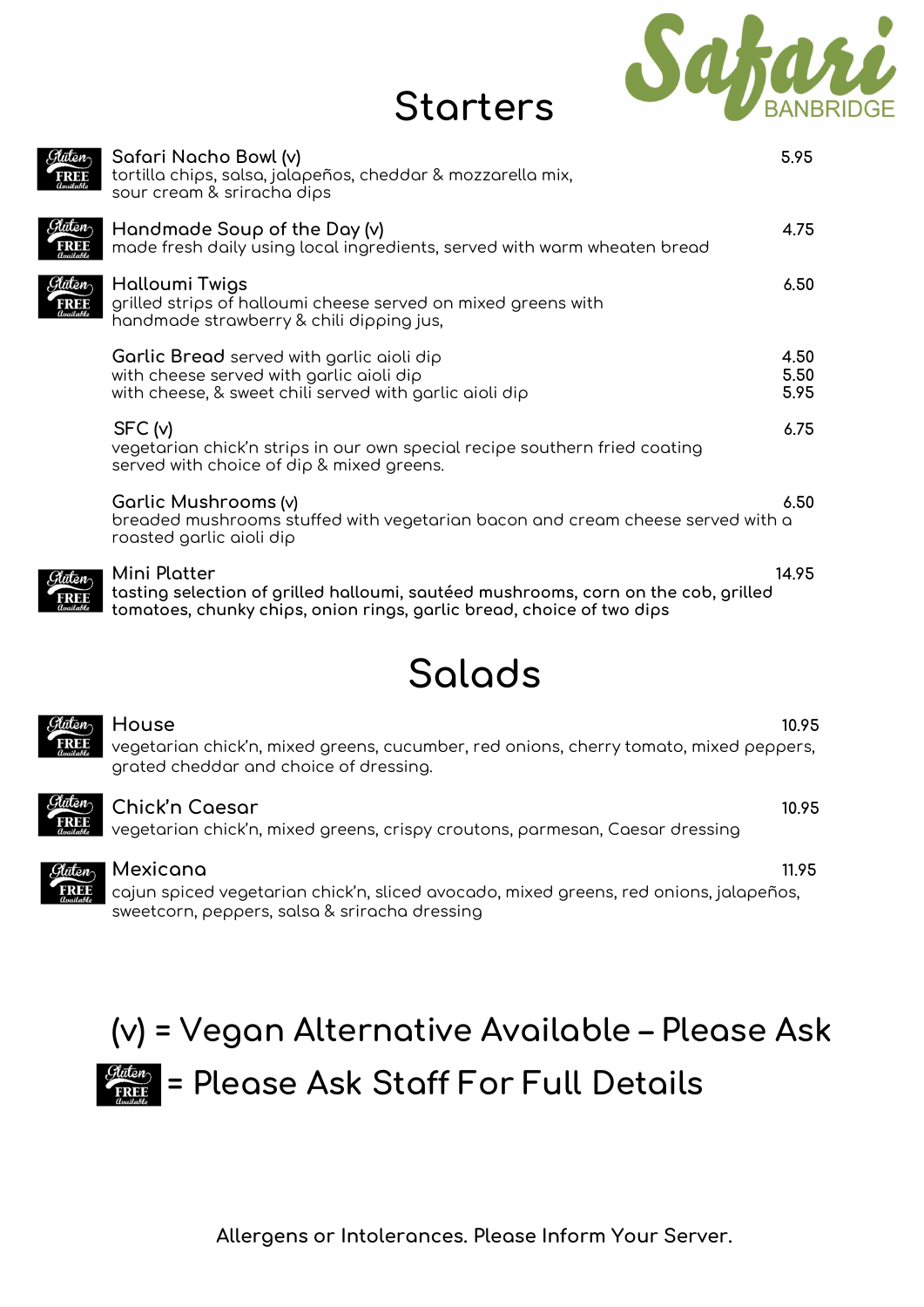

| <b>The Stack</b><br>southern fried vegetarian chick'n goujons on a bed of creamy<br>garlic & cheese mashed potatoes, topped with homemade<br>crispy onions then smothered in our signature creamy pepper sauce. | 13.95 |
|-----------------------------------------------------------------------------------------------------------------------------------------------------------------------------------------------------------------|-------|
| Chick'n Tenders (v)<br>southern fried vegetarian chick'n goujons<br>served with a dip, garnish & choice of side                                                                                                 | 13.95 |
| Creamy Pepper Chick'n<br>pan fried slices of vegetarian chick'n, with sautéed mushrooms, mixed peppers & red<br>onions in our own signature creamy pepper sauce served with choice of side.                     | 13.95 |
| Chef's Home Made Chick'n Curry (v)<br>pan fried slices of vegetarian chick'n with sautéed mushrooms, mixed peppers & red<br>onions in our own house curry sauce served with choice of side.                     | 13.95 |
| Salt 'n' Chili Chick'n (v)<br>shallow fried breaded vegetarian chick'n with onions, peppers, spring onions<br>and our own homemade salt & chili seasoning, served with choice of side.                          | 13.95 |
| Honey Chili Chick'n (v)<br>breaded vegetarian chick'n chunks with red onions, mushrooms &<br>peppers, pan fried in ginger & honey chilli sauce, served with choice of side                                      | 13.95 |

Chick'n

## pasta

| Vegetarian Chick'n Tagliatelle Carbonara                                                                                                                         | 13.95 |
|------------------------------------------------------------------------------------------------------------------------------------------------------------------|-------|
| vegetarian ham and mushrooms in a creamy handmade carbonara sauce on traditional<br>tagliatelle topped with aged parmesan shavings and served with garlic bread. |       |

Penne Chick'n 13.95 chunks of vegetarian chick'n in our own handmade spicy pasta sauce on penne pasta, served with garlic bread

# (v) = Vegan Alternative Available – Please Ask



 $\frac{G_{\text{inter}}}{F_{\text{RBE}}}$  = Please Ask Staff For Full Details